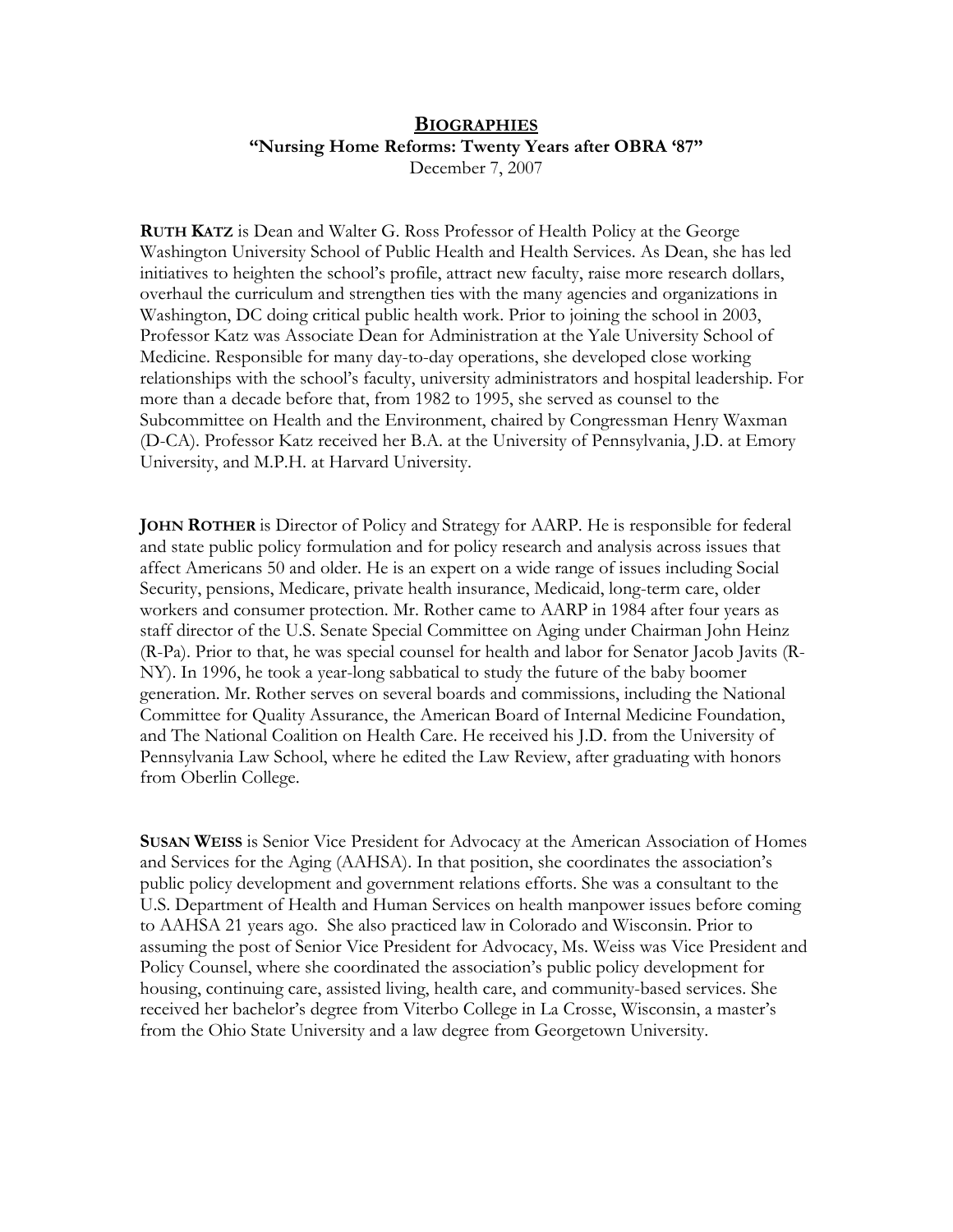**JANET WELLS** is Director of Public Policy for NCCNHR. She first joined the staff in 1986 as director of publications after a 15-year career in civil rights advocacy with the Southern Regional Council, American Friends Service Committee, and Lawyers Committee for Civil Rights under Law. From 1992 until 2000, she was a long-term care specialist with AARP, where she was leader of the Long-Term Care Team; conceived and coordinated national conferences on long-term care as a women's issue and improving the quality of paraprofessional jobs in long-term care; and developed research projects and educational and communications programs on long-term care and health care reform issues. In 2000, Ms. Wells returned to NCCNHR as director of public policy to oversee the organization's legislative and regulatory initiatives.

**PAUL WILLGING** is Associate Director of the Center on Aging and Health and the Division of Geriatric Medicine and Gerontology at the Johns Hopkins University School of Medicine. His primary responsibilities within the Center and Division are administration (translating research into practice through special projects focused on health policy) and education (with an emphasis on health care delivery and financing). Previously, Dr. Willging served as president of the Assisted Living Federation of America and the American Health Care Association. He also held administrative positions at the Centers for Medicare and Medicaid Services and Blue Cross/Blue Shield of Greater New York, and served on the Board of Trustees of Howard County (MD) General Hospital. Dr. Willging received a Master of International Affairs degree and a Ph.D. in Political Science at Columbia University, and a B.A. at the University of St. Thomas, St. Paul, MN.

**CHRISTINE WILLIAMS** is Director for Strategic Partnerships for the Agency for Healthcare Research and Quality (AHRQ), a role she assumed in 2007. In this capacity she works with external stakeholders to develop partnerships consistent with the Agency's role as a science partner and in its effort to translate research into practice. From l982 -1994, Ms. Williams served as the senior health policy staff to former Senate Majority Leader George J. Mitchell (D-ME). In that capacity she was involved in the development of a number of long-term care initiatives, including the Nursing Home Reform Act in OBRA '87, Medicaid Spousal Impoverishment legislation, and two comprehensive Long- Term Care Reform proposals. In l992, Ms. Williams received the Distinguished Legislative Service Award from the American Health Care Association. Ms. Williams obtained B.S. and Master of Education degrees at Boston University.

**JACK MACDONALD** is Senior Vice President for Golden Horizons, since 2006 the holding company for the business entities of Beverly Enterprises, Inc., which operates more than 80 nursing homes and assisted living centers across the United States. Since 1983 he has served in various capacities for Beverly Enterprises, including Senior Vice President of Government Relations and International Development from 2000 to 2006. In the thirteen years prior to joining Beverly, Mr. MacDonald was Executive Vice President of the National Council of Health Centers and Director of Government Relations of the American Health Care Association. He represented the interests of the long-term care industry in Washington, DC during the passage of OBRA '87. During his career Mr. MacDonald has served on numerous